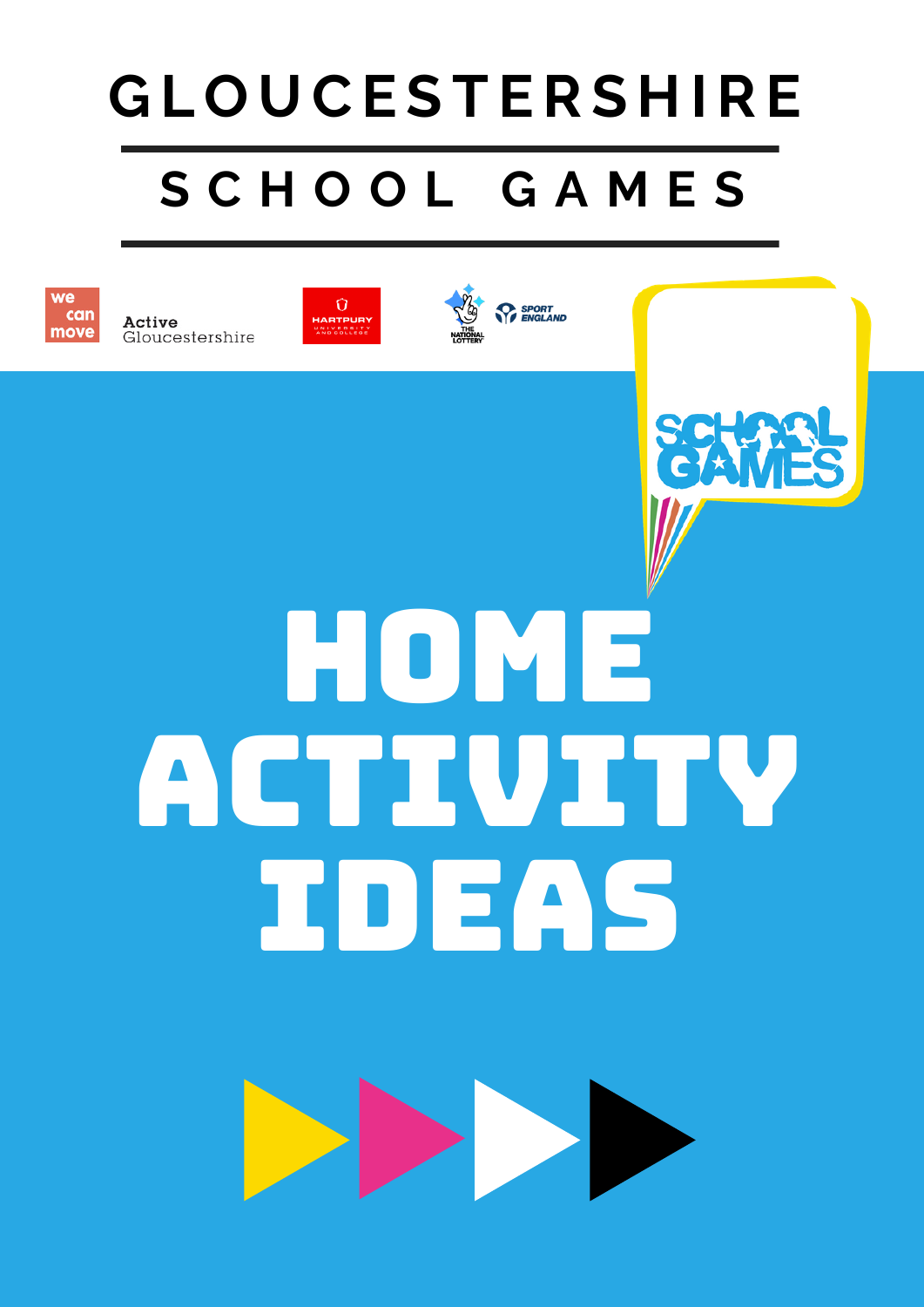#### join in the fun at home! here's how...

In this booklet you will find activities to play;

- - In the garden
- - In your bedroom
- - Using little equipment
- - You can play on your own or with your family

All the activities can be adapted to your child's skill level. Some of the activities will have adaptations or a challenge on them. Encourage children to use their imaginations to develop the games; add rules and vary the equipment. Here are some ideas...

- - Socks into a ball or scrunched up paper instead of a ball
- - Use a bucket, cereal box, pillow, soft toy as a target.
- - Use a brook stick, string, sticks or a pillow to create a line.
- Use a thick book, sticks, broom stick to create a bat or racket

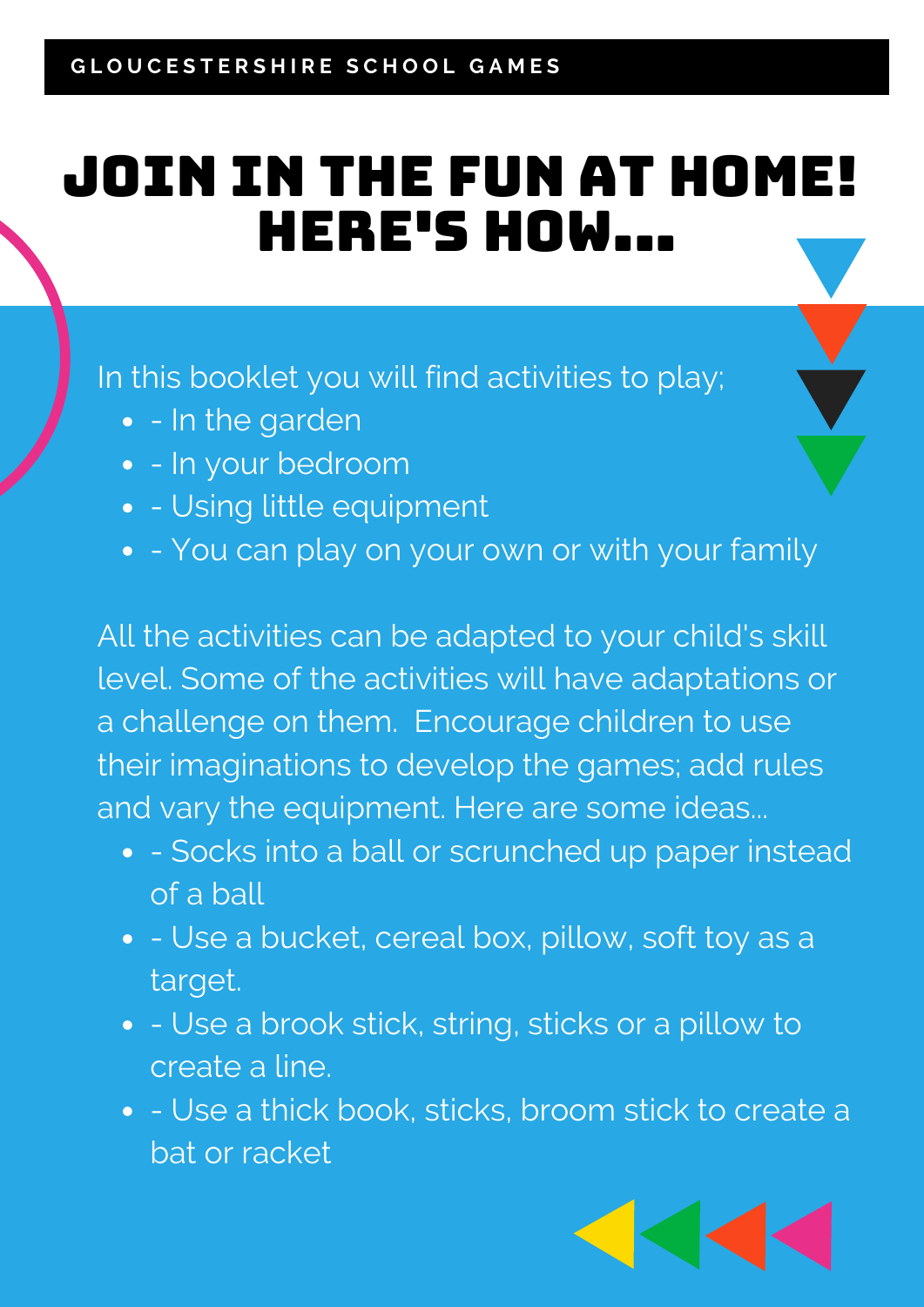# CEREAL BOX

AGE: 5+ NUMBER OF PEOPLE: 2+ **SPACE:** Living room/bedroom/garden **EQUIPMENT:** Cereal box

# HOW TO PLAY:

Place an empty cereal box standing upright on the floor. You must use your mouth to pick up the cereal box whilst keeping your feet on the floor. When everyone is successful, tear a bit of the box to make it lower.

V

# Key Skills:

Balance and flexibility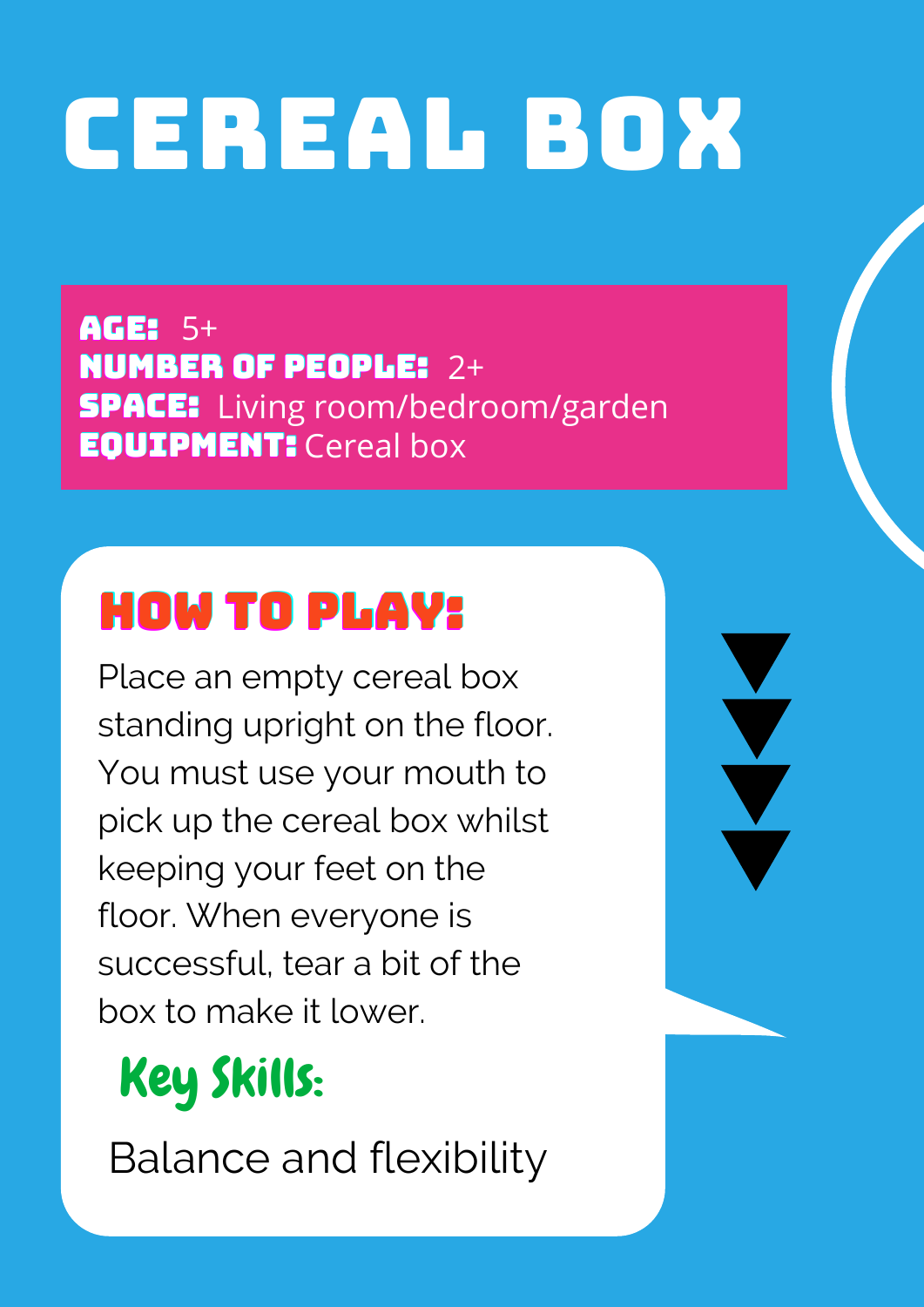# SOCK SHOOTOUT

AGE: 5+ NUMBER OF PEOPLE: 2+ **SPACE:** Living room/bedroom/garden **EQUIPMENT:** Socks and a bin or box

V

#### HOW TO PLAY:

Roll up 5 pairs of socks per person. Once the socks are rolled, each person will take it in turns to throw a pair of socks into a bin or box. Whoever gets the most socks in, wins!

# Key Skills:

Throwing and Accuracy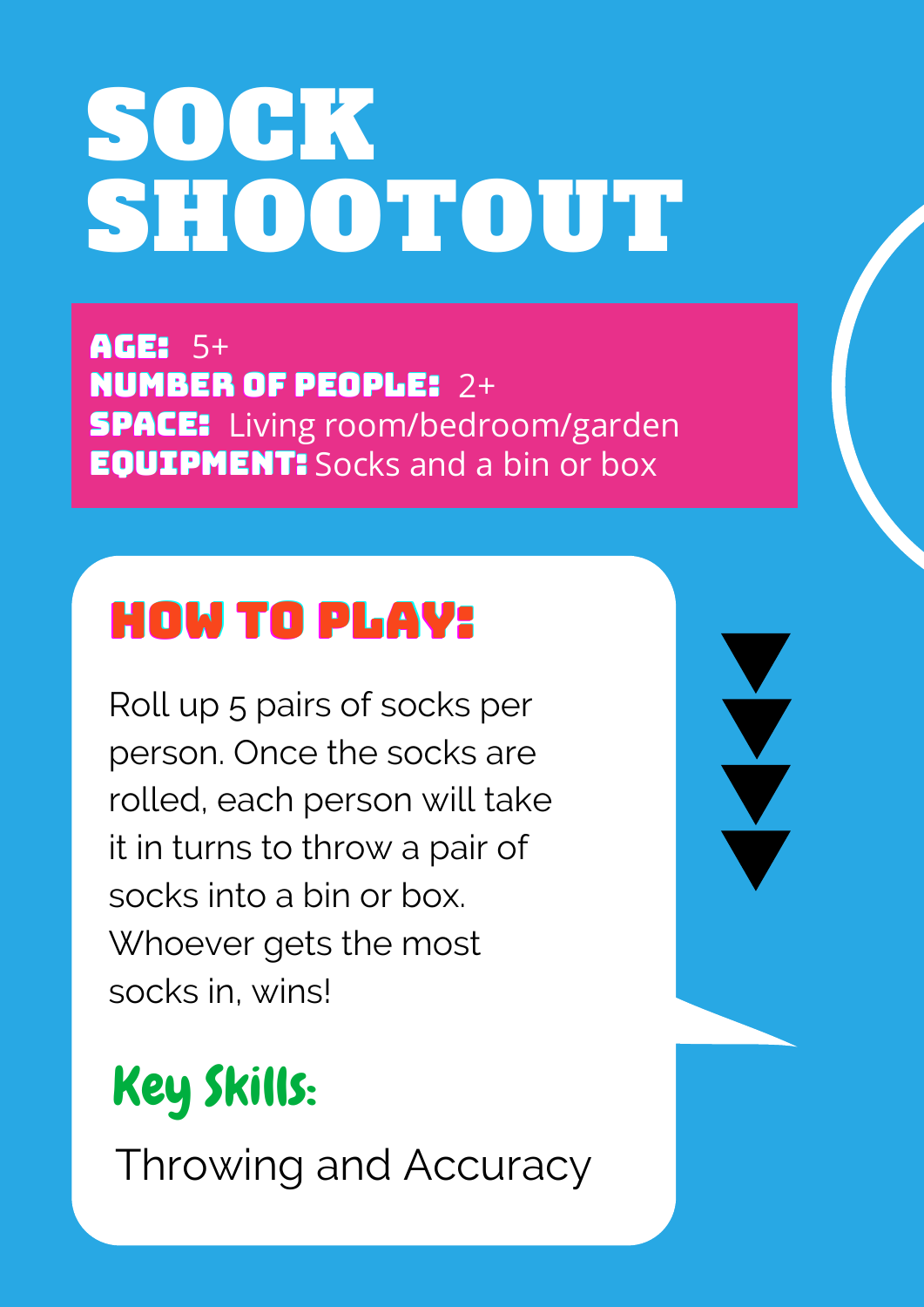# BODY BALL

AGE: 7+ NUMBER OF PEOPLE: **SPACE:** Living room, bedroom, garden EQUIPMENT: 1+ Soft ball or a pair of socks rolled into a ball and a bin or box

#### HOW TO PLAY:

Children to use either a soft ball or a pair of rolled up socks. Children will use a different part of their body to get the ball or socks into a bin or box.

Key Skills: Coordination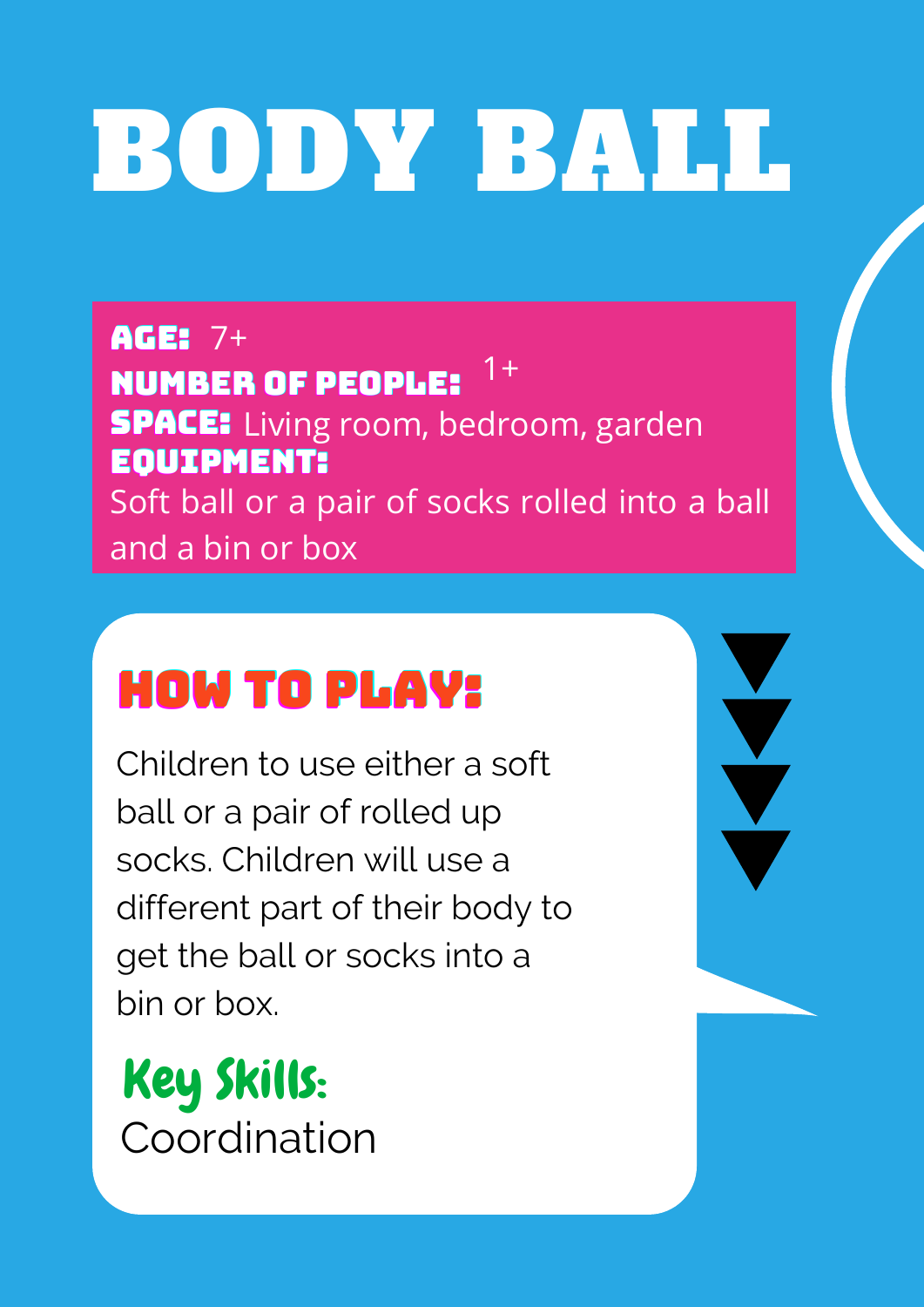# REACTIONS

AGE: 5+ NUMBER OF PEOPLE: 2+ **SPACE:** Living room, bedroom, garden EQUIPMENT: 4 objects

#### HOW TO PLAY:

Children to stad in the middle of space and place 4 objects on the floor at 3, 6, 9 and 12 o'clock about 1 metre away from them. The other person calls out an object to which they have to touch that object.

# Key Skills:

Coordination, reactions, balance

#### CHALLENGE:

Moving the objects closer, this time, balance on one leg and try to pick the objects up.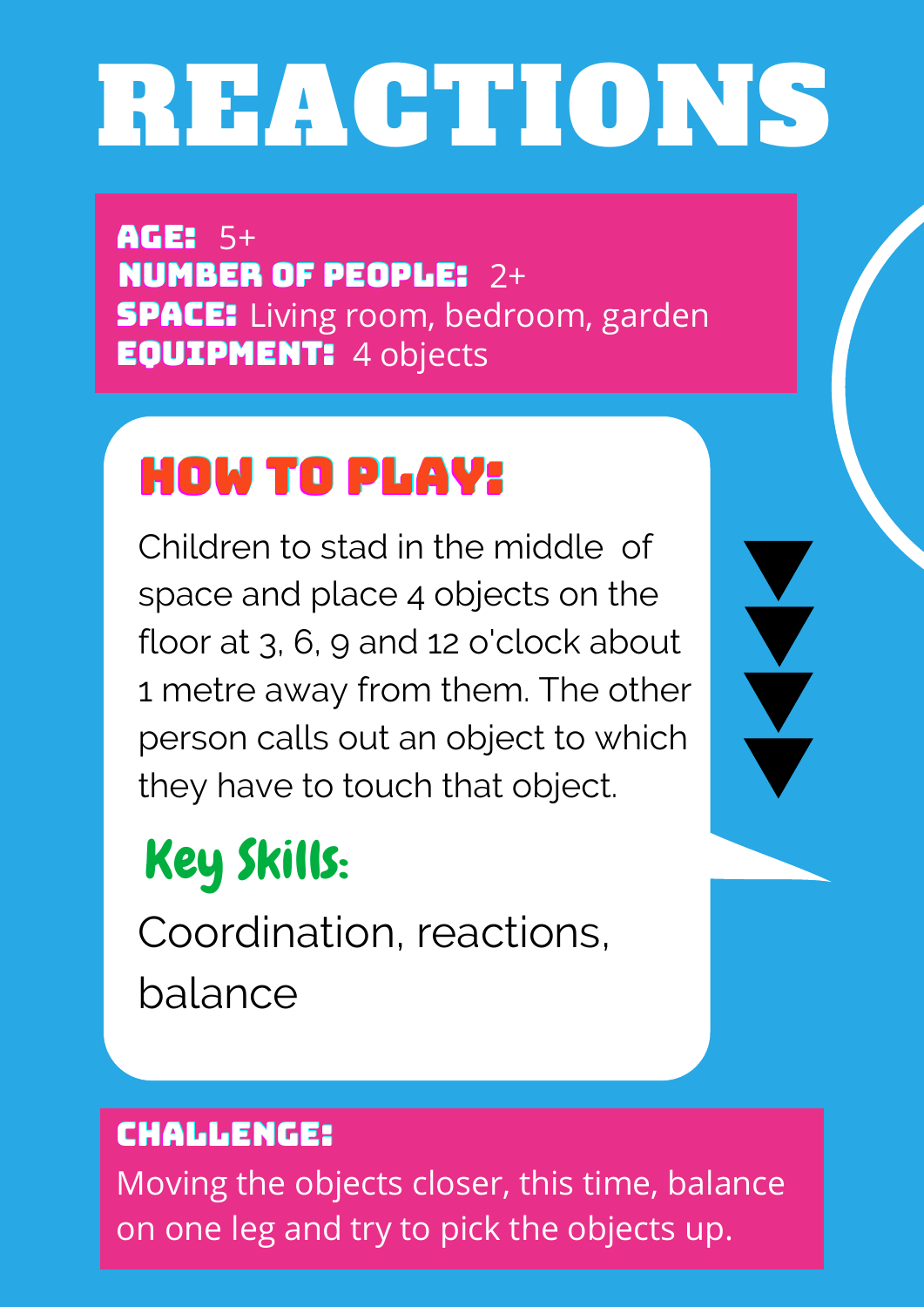# BALLOON TENNIS

AGE: 7+ NUMBER OF PEOPLE: 2+ **SPACE:** Living room or bedroom **EQUIPMENT:** Balloon, bat or racket or book

### HOW TO PLAY:

Children to hit the balloon with their hand to their partner and count how many times they hit the ball without the balloon hitting the floor.

# Key Skills:

Coordination, reactions, counting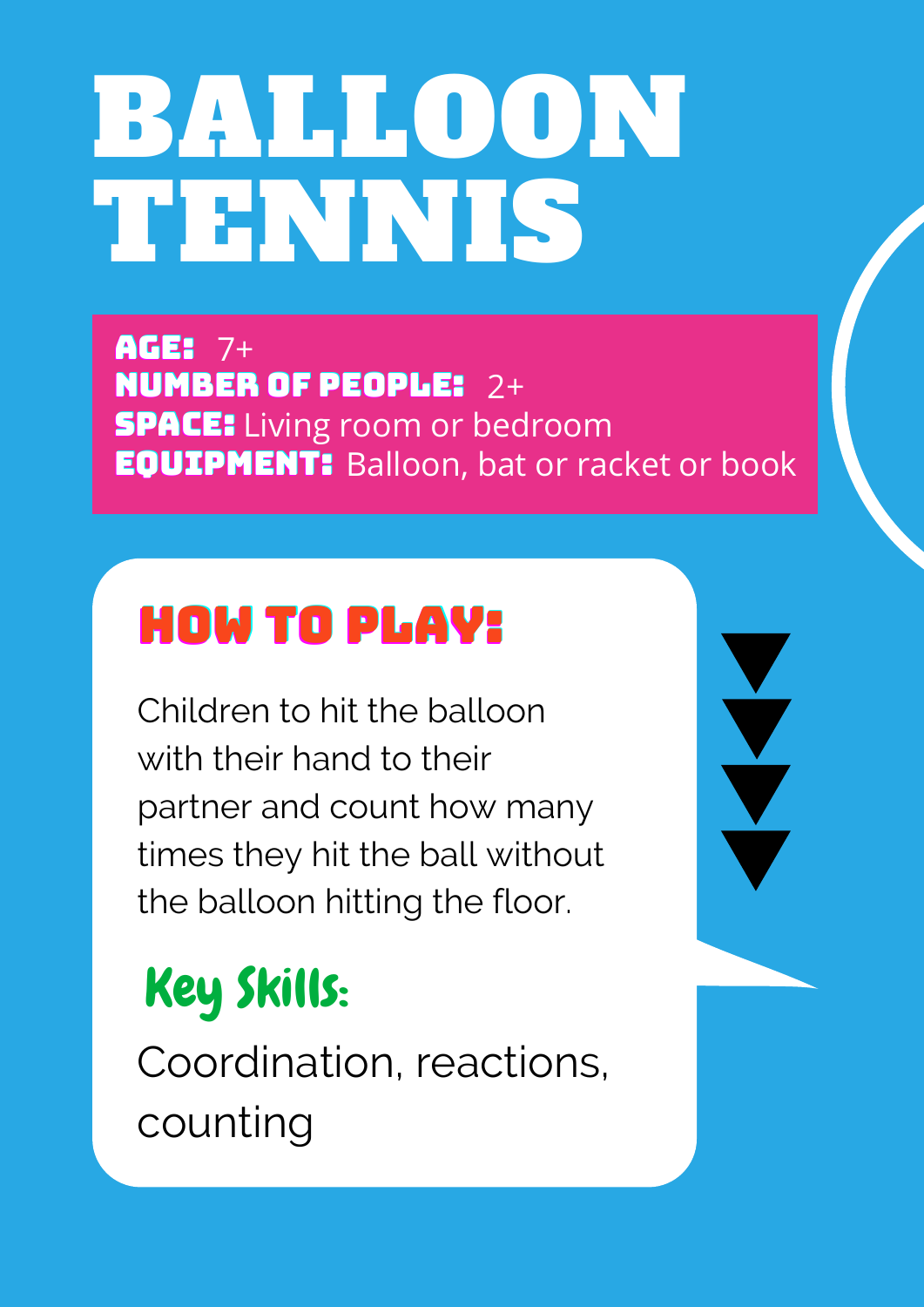# COIN FLIP

AGE: 7+ NUMBER OF PEOPLE: 2+ **SPACE:** Any table in the house **EQUIPMENT:** Any coin

#### HOW TO PLAY:

Flip a coin into a cup. Place a 2p or 50p on the edge of a table and flick it up so it lands in a cup or any other container. The smaller the container the harder it is.

Key Skills: Power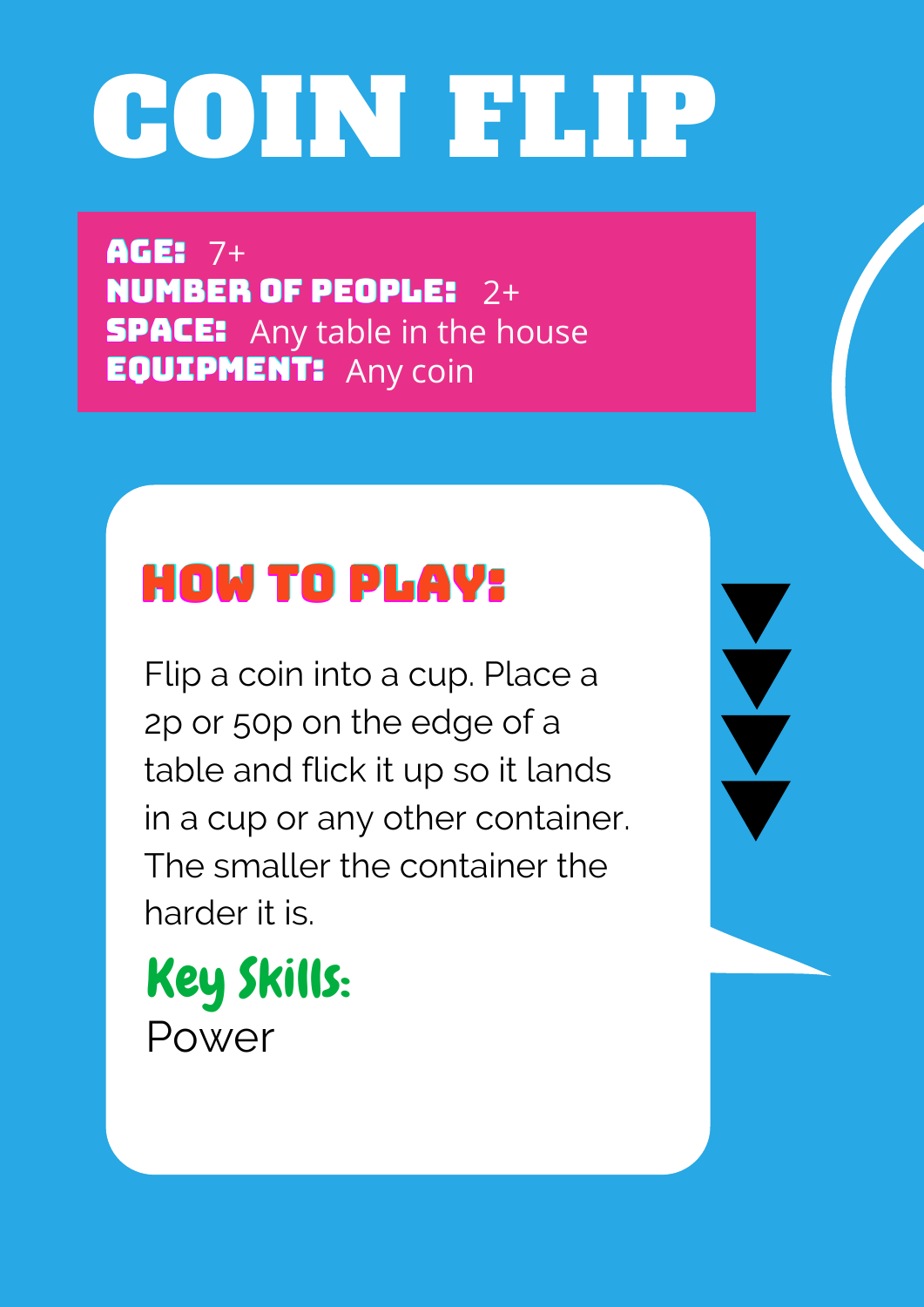# TOWEL. JUMPING

AGE: 4+ NUMBER OF PEOPLE: 1+ **SPACE:** Living room or garden **EQUIPMENT: Towels or jumpers** 

#### HOW TO PLAY:

Using rolled up towels or jumper as a marker, children can practice jumping forwards, backwards or sidewards over the towels. Children to count how many towels the can jump over.

Key Skills: Jumping and balance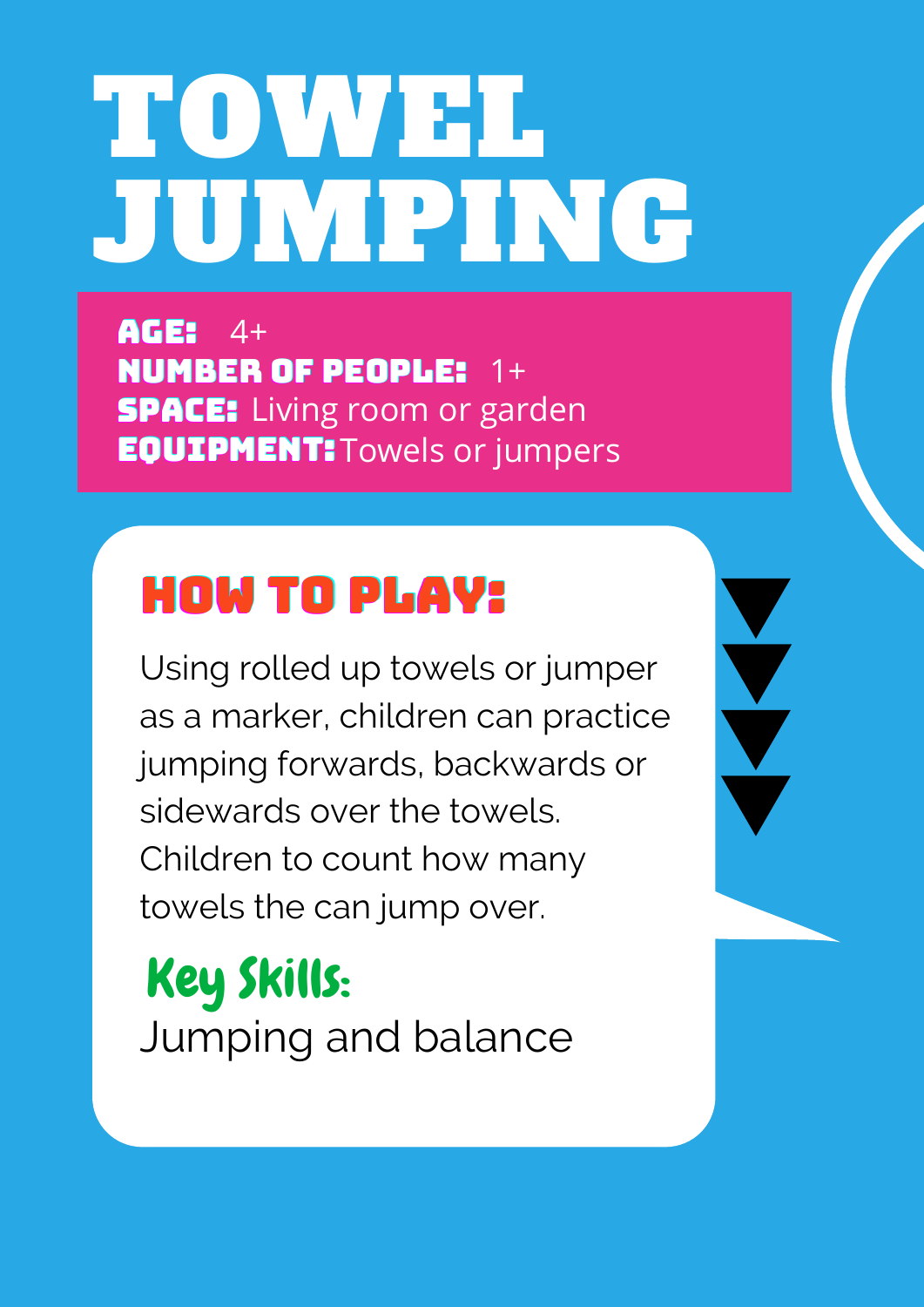# FOOTBALL SOCK NEGK

AGE: NUMBER OF PEOPLE: 1+ **SPACE:** Living room, bedroom or garden **EQUIPMENT:** Socks, paper or a ball  $7+$ 

#### HOW TO PLAY:

Children to make a ball out of a pair of socks. The aim is to throw the socks in the air and catch them on your neck.

Key Skills: Coordination, balance

#### CHALLENGE:

If a sock or paper is too easy, try using a ball to catch on your neck.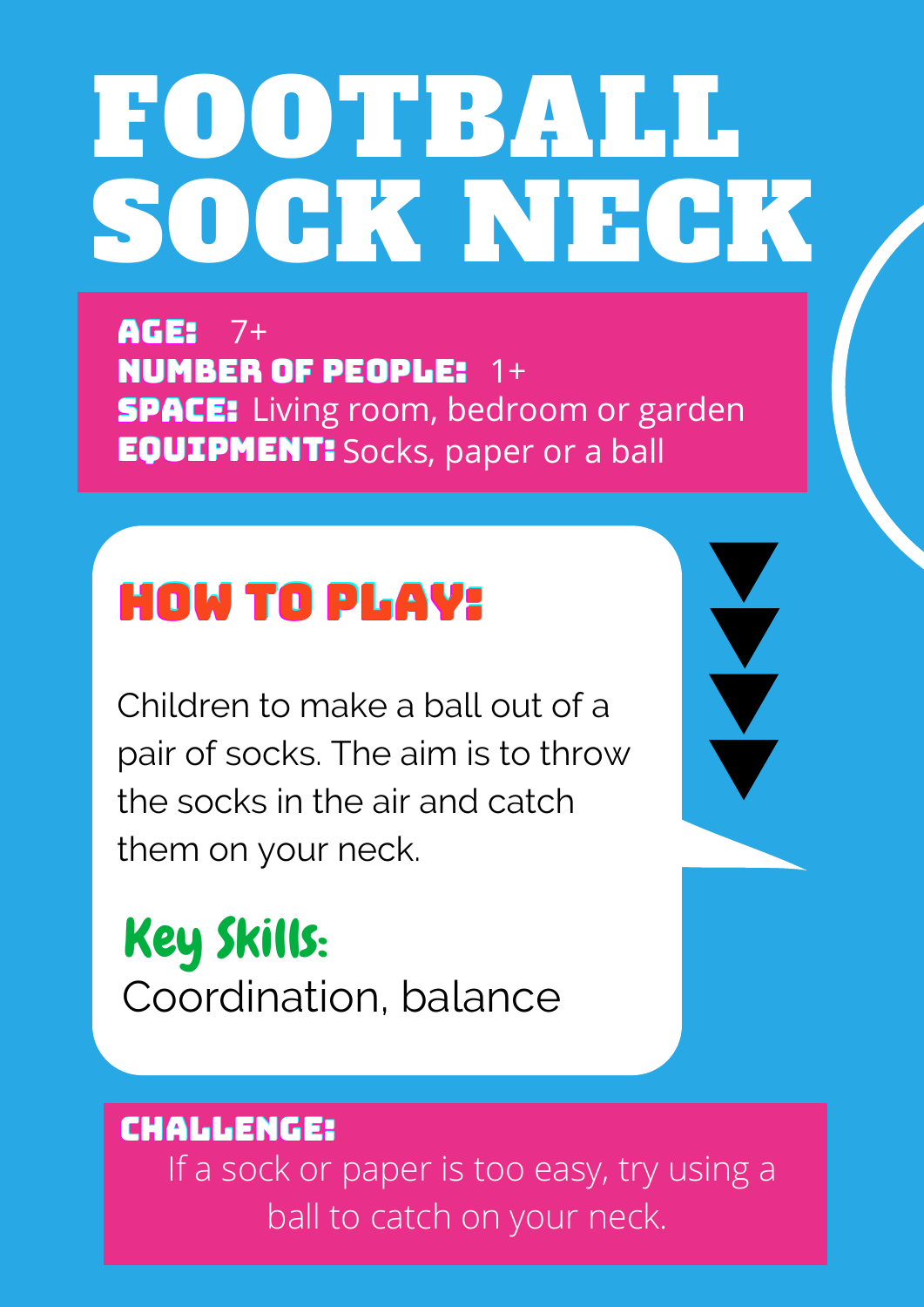# GLAP CATCH CHALLENGE

AGE: 5+ NUMBER OF PEOPLE: 1+ **SPACE:** Living room, any outdoor space **EQUIPMENT:** Socks, paper, ball, teddy bear

#### HOW TO PLAY:

Children to either use their favourite teddy, a pair of socks made into a ball or a ball. Children will throw this object in the air and see how many claps they can do before catching the object again.

# Key Skills:

Coordination, counting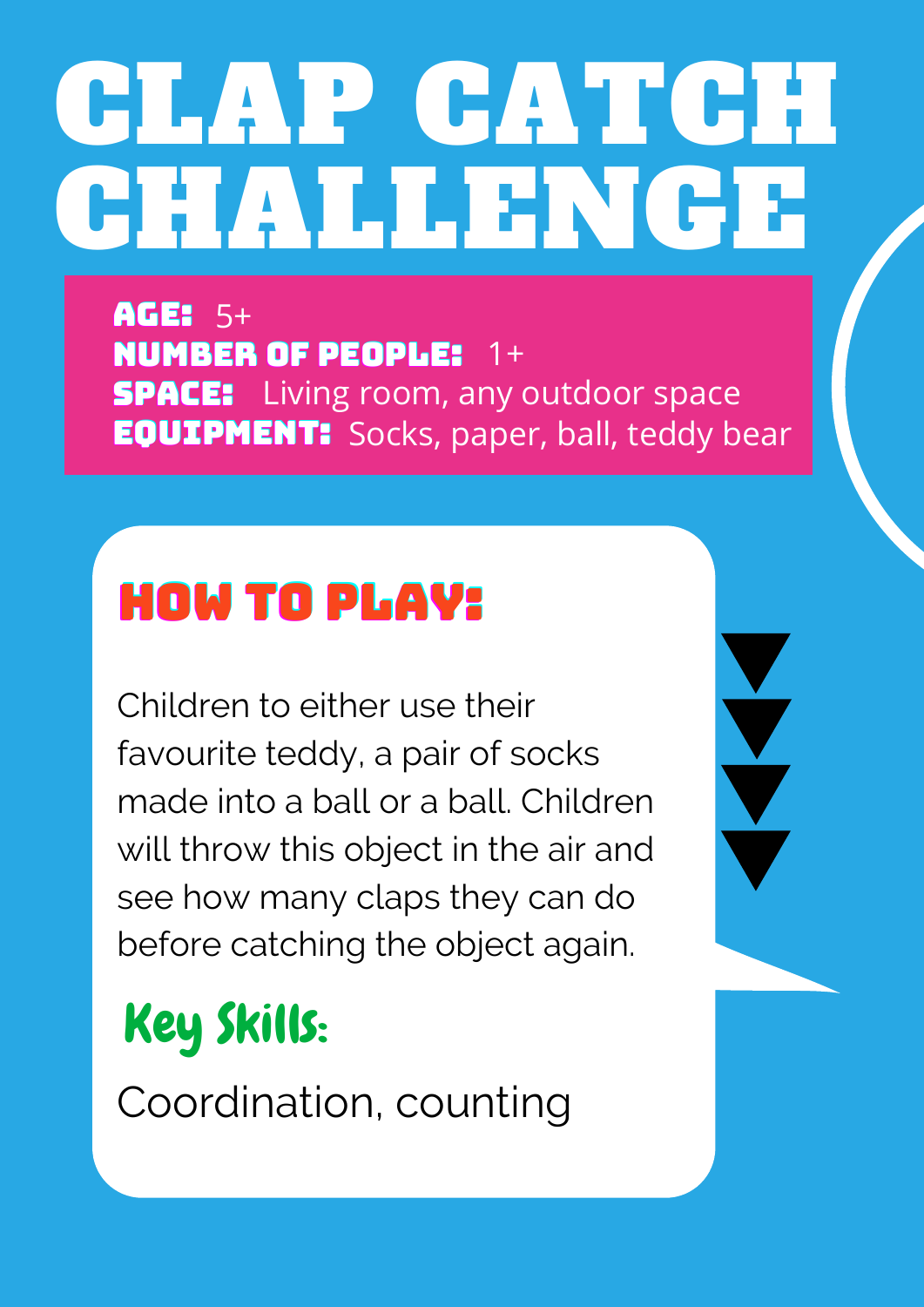# EGG AND SPOON RACE

AGE: 5+ NUMBER OF PEOPLE: 2+ **SPACE:** Living room, bedroom, garden **EQUIPMENT:** Hard boiled egg, spoon, obstacles

### HOW TO PLAY:

Children to create a course using bottles, teddys, towels etc. The course must have a start and finish point. Children to balance a boiled egg on a spoon and walk/run around their course whilst keeping the egg on the spoon.

#### Key Skills: Coordination, balance, imagination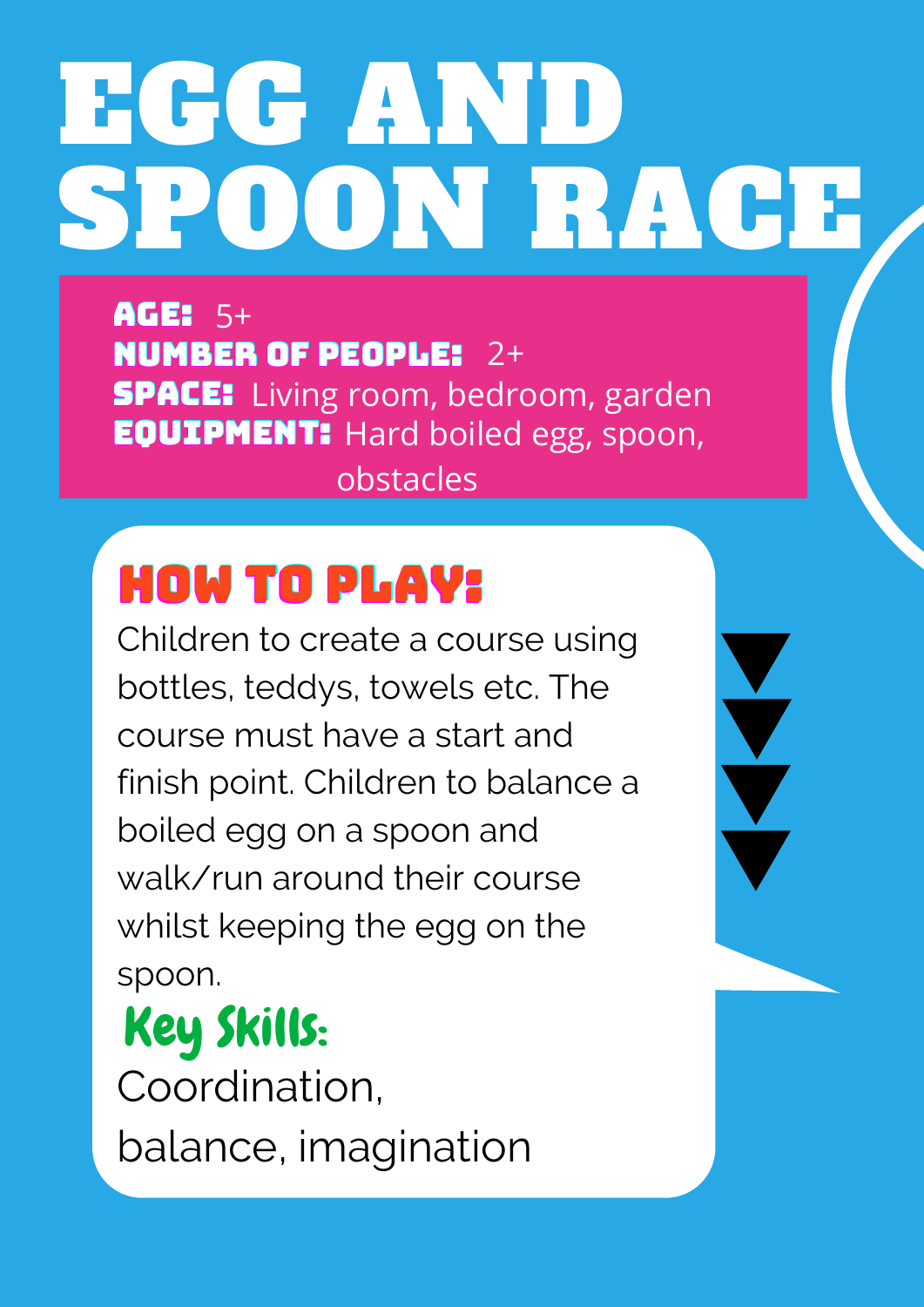# BOWLING

AGE: 5+ NUMBER OF PEOPLE: 2+ **SPACE:** Living room, garden, bedroom **EQUIPMENT:** Ball, socks, bottles

#### HOW TO PLAY:

Children to use a ball or socks of their choice and try to know over as many bottles as they. Use any empty bottles such as shampoo, shower gel, drinking bottles.

# Key Skills:

Rolling, counting

#### CHALLENGE:

How many bottles can you know over using one ball or sock?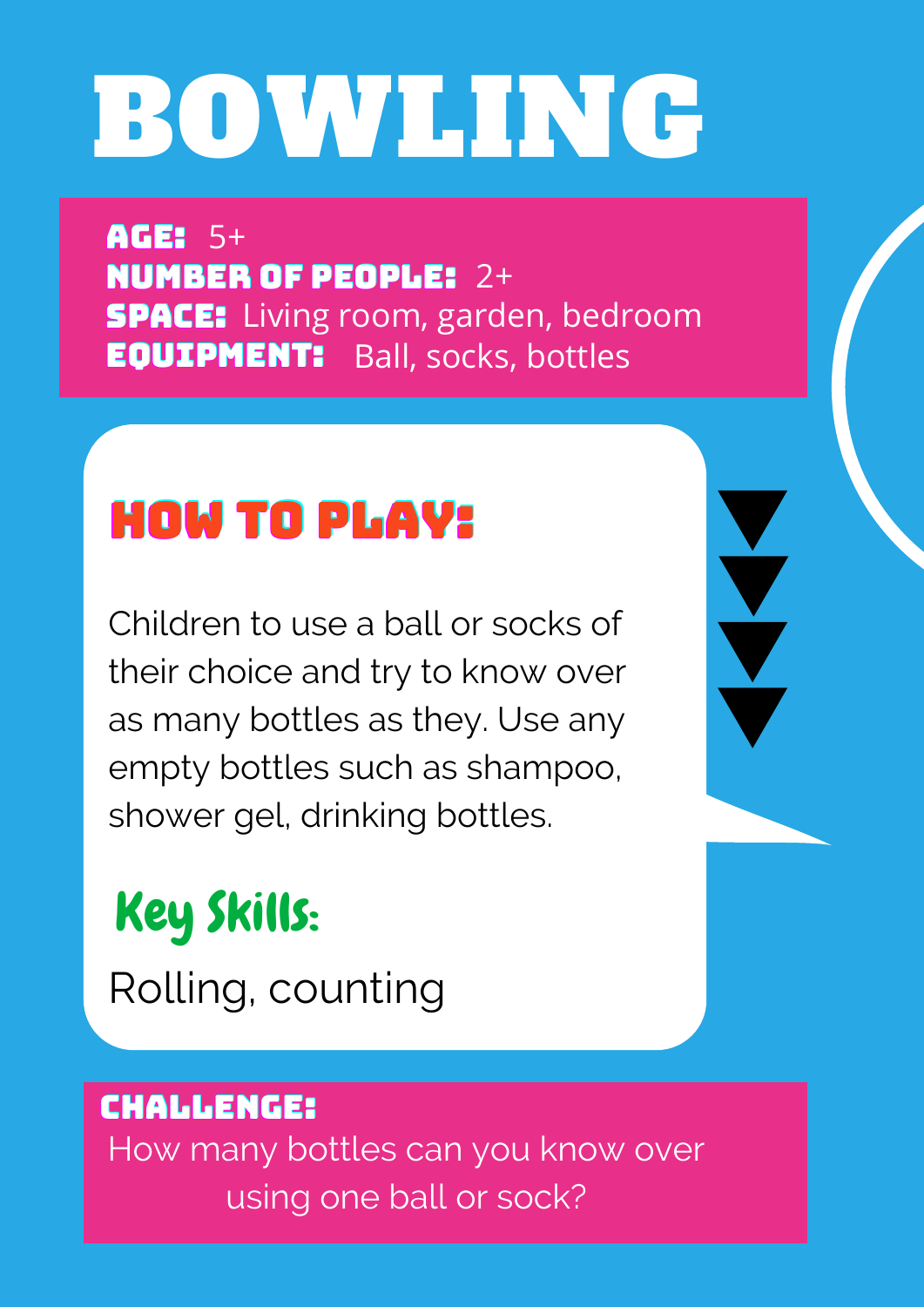# KURLING

AGE: 5+ NUMBER OF PEOPLE: 2+ **SPACE:** Living room, bedroom, garden **EQUIPMENT:** A target, ball, socks

#### HOW TO PLAY:

Children to have a target such as a teddy, bottle, colouring pencil etc. Children will then use a ball or a ball of socks and see how close they can get to their target.

Key Skills: Rolling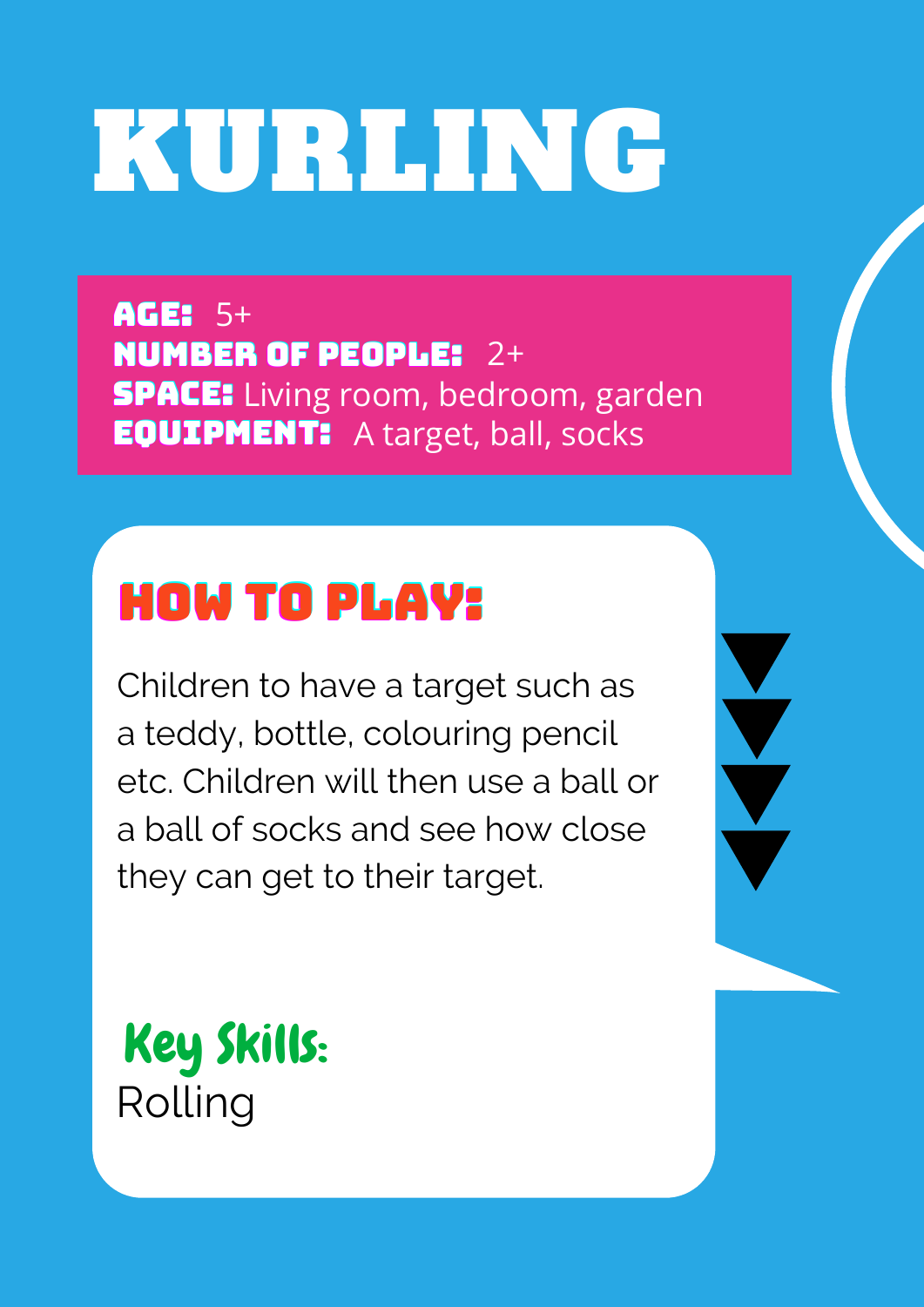# BALANCE DAN GE

AGE: 5+ NUMBER OF PEOPLE: 3+ **SPACE:** Living room, bedroom, garden EQUIPMENT: Music

# HOW TO PLAY:

Someone plays music out loud from a speaker or through a phone, laptop or tablet. Children to dance around and when the music stops, children have to demonstrate a balance of their choice.

Key Skills: Balance, creativity, imagination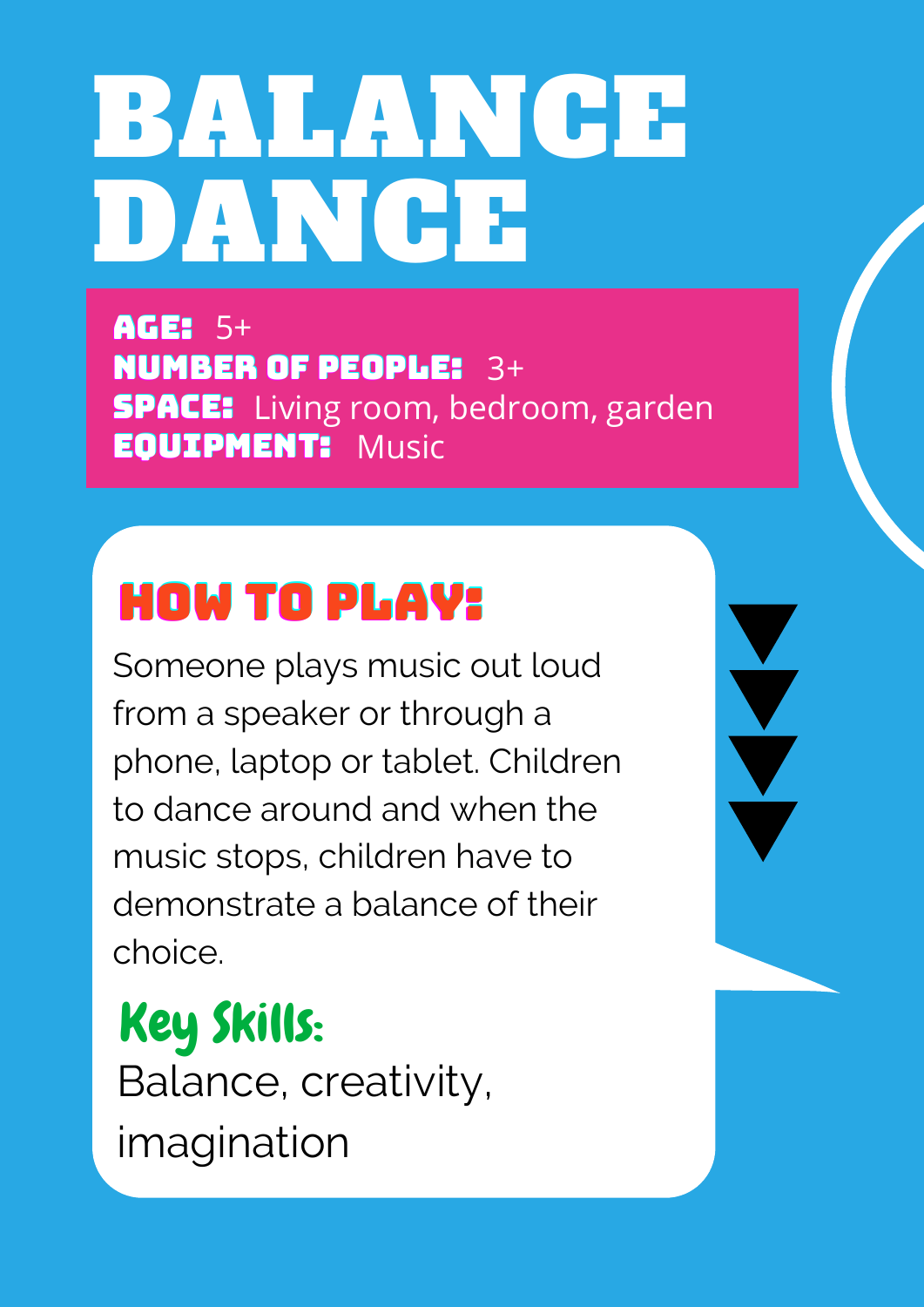# TIDY YOUR BEDROOM

**AGE: 3+** NUMBER OF PEOPLE: **SPACE:** Living room, bedroom, garden **EQUIPMENT:** Soft toys or clothes  $3^+$  ex deadl.e.  $2^+$ 

# HOW TO PLAY:

Split the room or garden in half. Evenly place clothes and/or soft toys on either side of the room. The aim of the game is to throw the items onto the other side. The person with the least amount of items on their side wins.

#### Key Skills: Throwing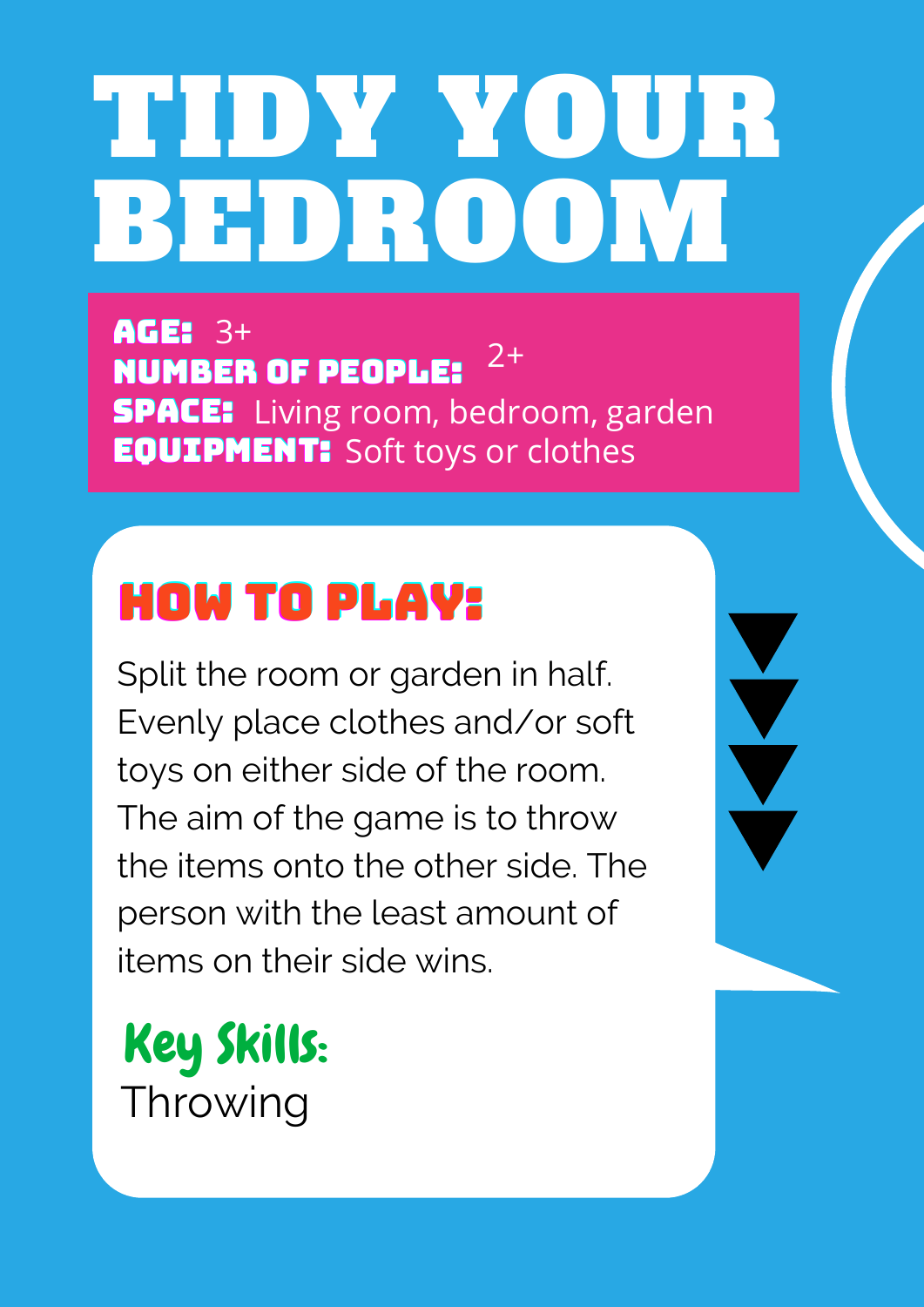# TOY HIDE AND SEEK

AGE: 3+ NUMBER OF PEOPLE: 2+ **SPACE:** Living room, bedroom, garden **EQUIPMENT:** Soft toy, clothes

### HOW TO PLAY:

Using a soft toy, find anywhere to hide the toy. The other person has a time (set the time yourself) to find the toy. To make it harder, start to hide more than one toy or item of clothing

Key Skills:

Imagination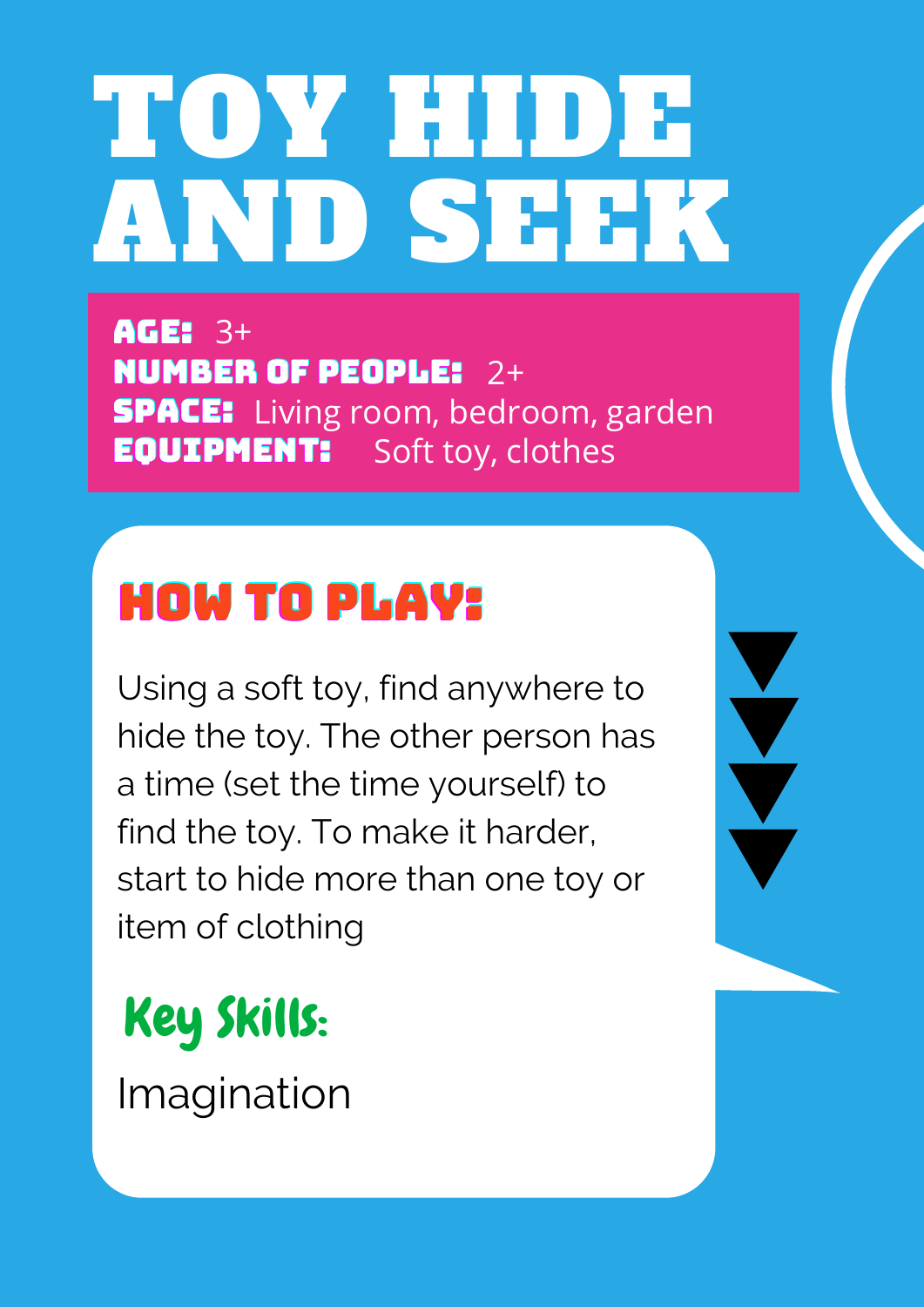# POPPING POPCORN

AGE: 6+ NUMBER OF PEOPLE: 3+ **SPACE:** Living room, bedroom, garden **EQUIPMENT:** Soft toy, bed sheet, blanket

#### HOW TO PLAY:

Children with the help of an adult to hold the bedsheet or blanket. Two people hold the bedsheet or blanket whilst the other person places loads of soft toys onto the bedsheet or blanket. The two people holding will shake the bedsheet trying to get the items off whilst the person who is not holding on will try to put the items back on. Swap roles after 30 seconds to a minute.

Key Skills: Coordination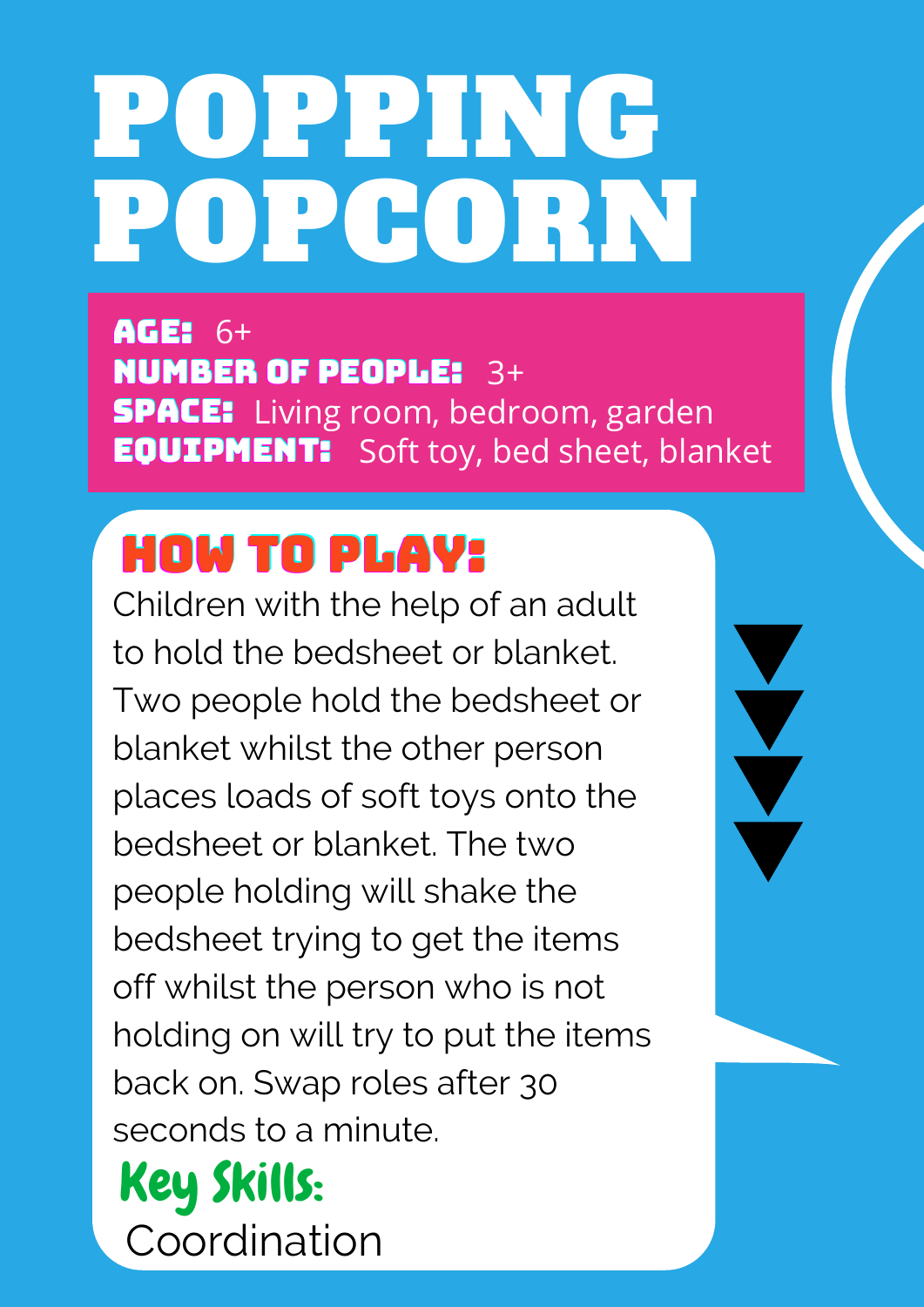# TOY TAG

AGE: 6+ NUMBER OF PEOPLE: 2+ **SPACE:** Living room, bedroom, garden **EQUIPMENT:** Soft toy, string or sticks

### HOW TO PLAY:

Two players stand behind a line and place a soft toy in the middle. The aim is to grab the toy and take it back behind your line without being tagged. You can only be tagged when you have the toy in your hand. You win the game by either tagging the other player when they have the toy or by taking the toy over your line without being tagged.

Key Skills: Running, agility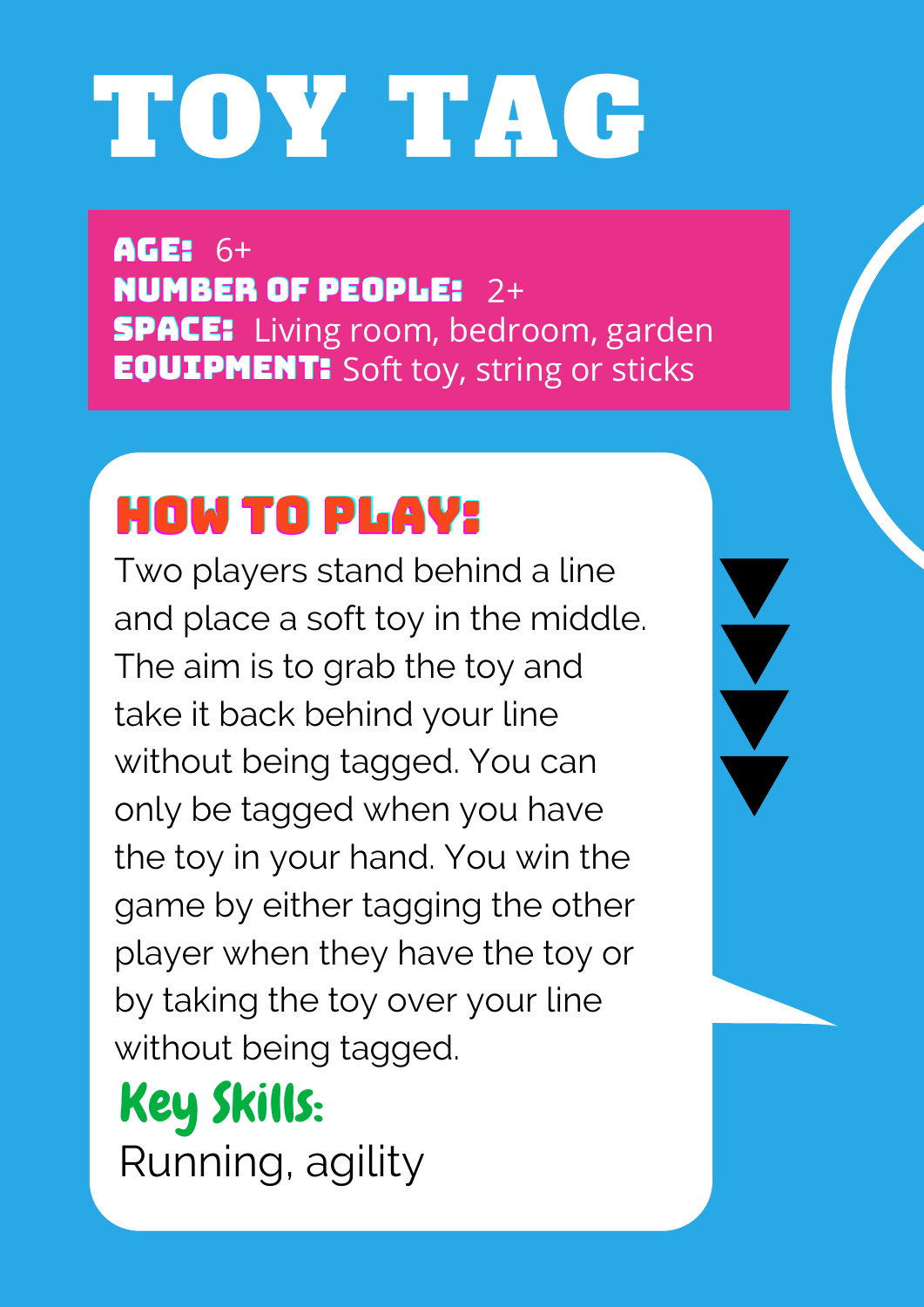# KEEPY UPPIES

AGE: 6+ NUMBER OF PEOPLE: 1+ **SPACE:** Living room, bedroom, garden **EQUIPMENT: Balloon or ball** 

#### HOW TO PLAY:

Inflate a balloon and see how many times you can kick the ball in the air without the balloon hitting the floor. Count how many keepy uppies you do and try to beat your score. Key Skills: Kicking and counting

#### CHALLENGE:

Try and use other body parts for example; just use your knees or shoulders If a balloon is too easy, move on to using a ball.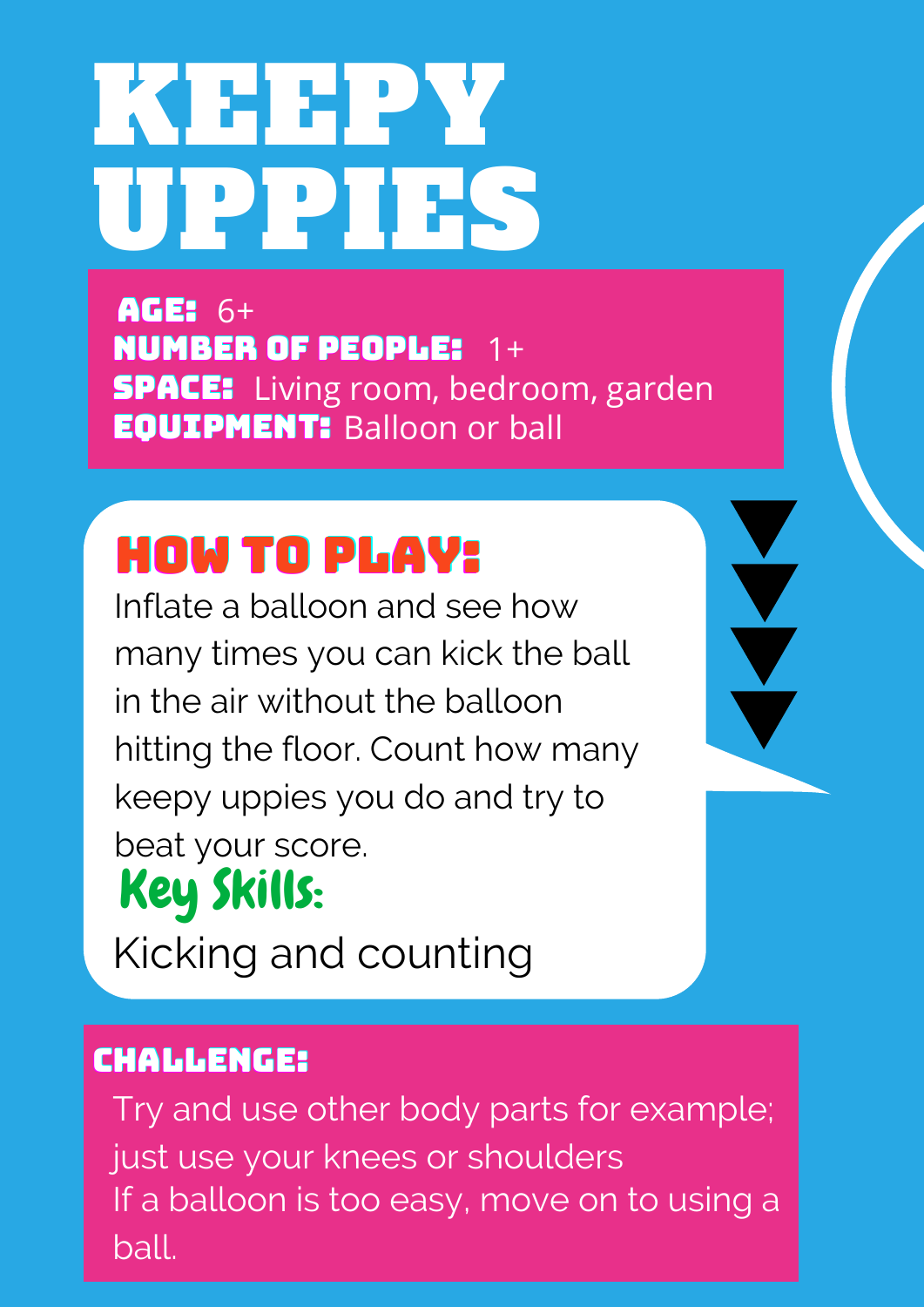# SEATED VOLLEYBALL

AGE: 6+ NUMBER OF PEOPLE: 2+ **SPACE:** Living room, bedroom **EQUIPMENT: Balloon or ball** 

# HOW TO PLAY:

Inflate a balloon and use sticks to make a large square. Children to create a line in the middle of the box using water bottles to use as a net. Players to sit down on either side of the bottles and hit the ball over to their partner. To get a point the balloon has to hit the floor on your opponents side or if your opponent hits the balloon too hard and it lands outside the square.

Key Skills: Striking and power